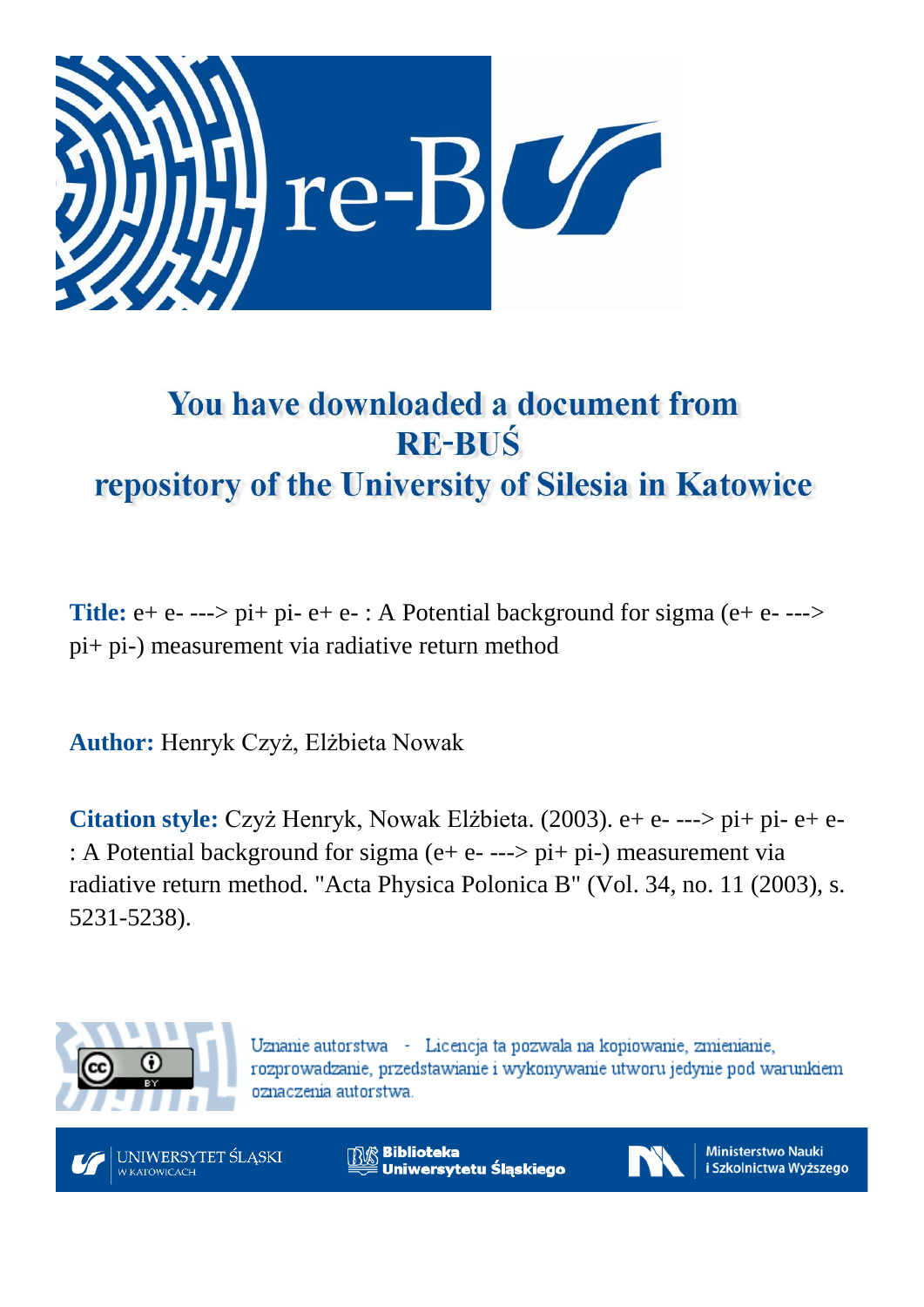# $e^+e^- \rightarrow \pi^+\pi^-e^+e^-$ : A POTENTIAL BACKGROUND FOR  $\sigma(e^+e^-\rightarrow \pi^+\pi^-)$  MEASUREMENT VIA RADIATIVE RETURN METHOD∗ ∗∗

# Henryk Czyż and Elżbieta Nowak

Institute of Physics, University of Silesia Uniwersytecka 4, 40-007 Katowice, Poland

*(Received October 24, 2003)*

A Monte Carlo generator (EKHARA) has been constructed to simulate the reaction  $e^+e^- \rightarrow \pi^+\pi^-e^+e^-$  based on initial and final state emission of a  $e^+e^-$  pair from  $e^+e^- \rightarrow \pi^+\pi^-$  production diagram. A detailed study of the process, as a potential background for  $\sigma(e^+e^- \to \pi^+\pi^-)$  measurement via radiative return method, is presented for  $\Phi$ - and  $B$ -factory energies.

PACS numbers: 13.40.Ks, 13.66.Bc

## 1. Introduction

The radiative return method [1] (see [2] for a short introduction) is a powerful tool in the measurement of  $\sigma(e^+e^- \rightarrow$  hadrons), crucial for predictions of the hadronic contributions to  $a_{\mu}$ , the anomalous magnetic moment of the muon, and to the running of the electromagnetic coupling from its value at low energy up to  $M_Z$  (for recent reviews look [3–5]). Due to a complicated experimental setup, the use of Monte Carlo (MC) event generators [1, 6–9], which includes various radiative corrections [10, 11] is indispensable. Some more extensive analysis of that subject can be found also in [12–14]. The most important hadronic mode, *i.e.*  $\pi^{+}\pi^{-}$ , is currently measured by KLOE [15–18], and BaBar [19] by means of radiative return method. This measurement can suffer from a background from the process  $e^+e^- \rightarrow \pi^+\pi^-e^+e^-$ , as suggested in [20], for at least two reasons: (i) At present KLOE measures only pions (+ missing momenta) in the final state

<sup>∗</sup> Presented at the XXVII International Conference of Theoretical Physics, "Matter to the Deepest", Ustroń, Poland, September 15–21, 2003.

<sup>∗∗</sup> Work supported in part by EC 5-th Framework Program under contract HPRN-CT-2002-00311 (EURIDICE network) and the Polish State Committee for Scientific Research (KBN) under contract 2 P03B 017 24.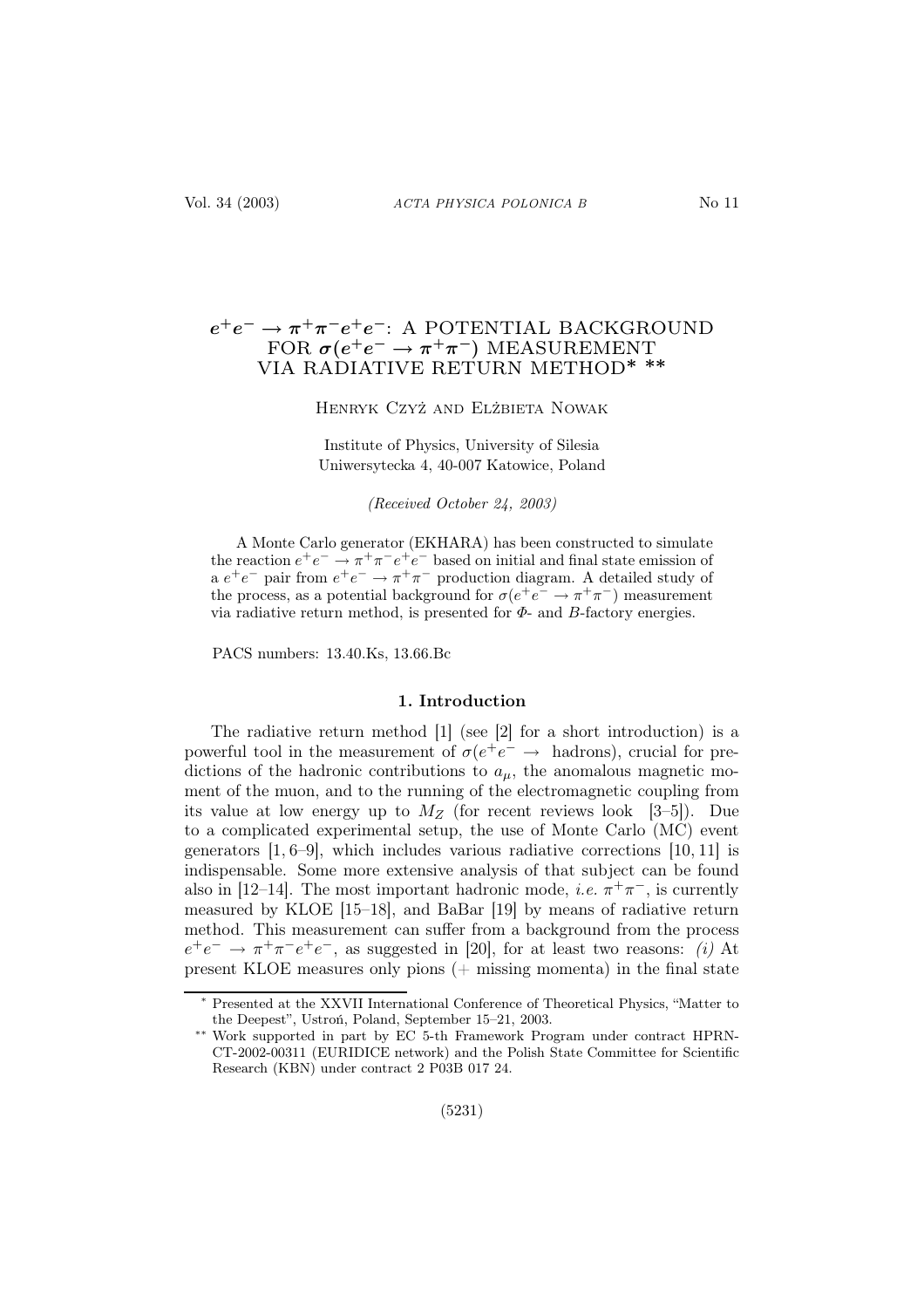and for that particular measurement there is no difference between photon(s) and pair production. (ii) The  $e^+e^-$  pair can escape detection, being lost outside a detector, e.g. in the beam pipe, or having energy below a detection threshold. Again a Monte Carlo study is unavoidable, if one likes to know the actual value of the pair production contribution in a given experimental setup, as the analytical, completely inclusive, calculations might lead to misleading results.

#### 2. Monte Carlo program EKHARA and its tests

In Fig. 1 different types of diagrams contributing to process  $e^+e^- \rightarrow$  $\pi^{+}\pi^{-}e^{+}e^{-}$  are shown schematically. In the present version of the Monte Carlo program we include only two gauge invariant sets of diagrams from Fig.  $1(a)$  and  $1(b)$ . The former represents initial state radiation (ISR), and the latter final state radiation (FSR), of an  $e^+e^-$  pair from  $e^+e^- \rightarrow$  $\pi^+\pi^-$  production diagram. We use scalar QED (sQED) to model FSR  $e^+e^-$  pair emission and  $\rho$  dominance model for  $\gamma^*(\rho^*)\pi\pi$  coupling (see [1] for details). The diagrams from Fig.  $1(c)$ , representing pion pair emission from t-channel Bhabha process, together with s-channel Bhabha pion pair emission (not shown in Fig. 1), will be included in the new version [21] of the presented generator, completing the discussion of this paper. The contribution from  $\gamma^* \gamma^*$  pion pair production process (Fig. 1(d)) is negligible for DAΦNE energy [17], and as its interference with other diagrams does not contribute to the cross section integrated over charge symmetric cuts, these contributions are not relevant, at least for  $\Phi$ -factories.

For parametrisation of the phase space we use the following variables:  $Q^2 = (\pi_1 + \pi_2)^2$ -invariant mass of  $\pi^+ \pi^-$  system,  $k_1^2 = (q_1 + q_2)^2$ -invariant mass of  $e^+e^-$  system, polar and azimuthal angles of  $\vec{Q}$  momentum, defined in the centre-of-mass (CM) frame of initial  $e^+e^-$  pair, polar and azimuthal angles of  $\vec{\pi}_1$  momentum, defined in  $Q$ - rest frame and polar and azimuthal angles of  $\vec{q}_1$  momentum, defined in  $k_1$ -rest frame. All four vectors are boosted into the initial  $e^+e^-$  CM frame after being generated and all necessary cuts can be applied at this stage of the generation. Multi–channel variance reduction method was used to improve efficiency of the generator and all details will be given in a separate publication [21].

We have performed a number of 'standard' tests to ensure that the written FORTRAN code is correct. Gauge invariance of the sum of the amplitudes was checked analytically separately for set of diagrams from Fig. 1(a) and 1(b). We use helicity amplitudes in EKHARA to calculate square of the matrix element describing the  $e^+e^- \rightarrow \pi^+\pi^-e^+e^-$  process, but as a cross check, we have used also the standard trace technique to calculate the square of the matrix element, summed over polarisations of initial and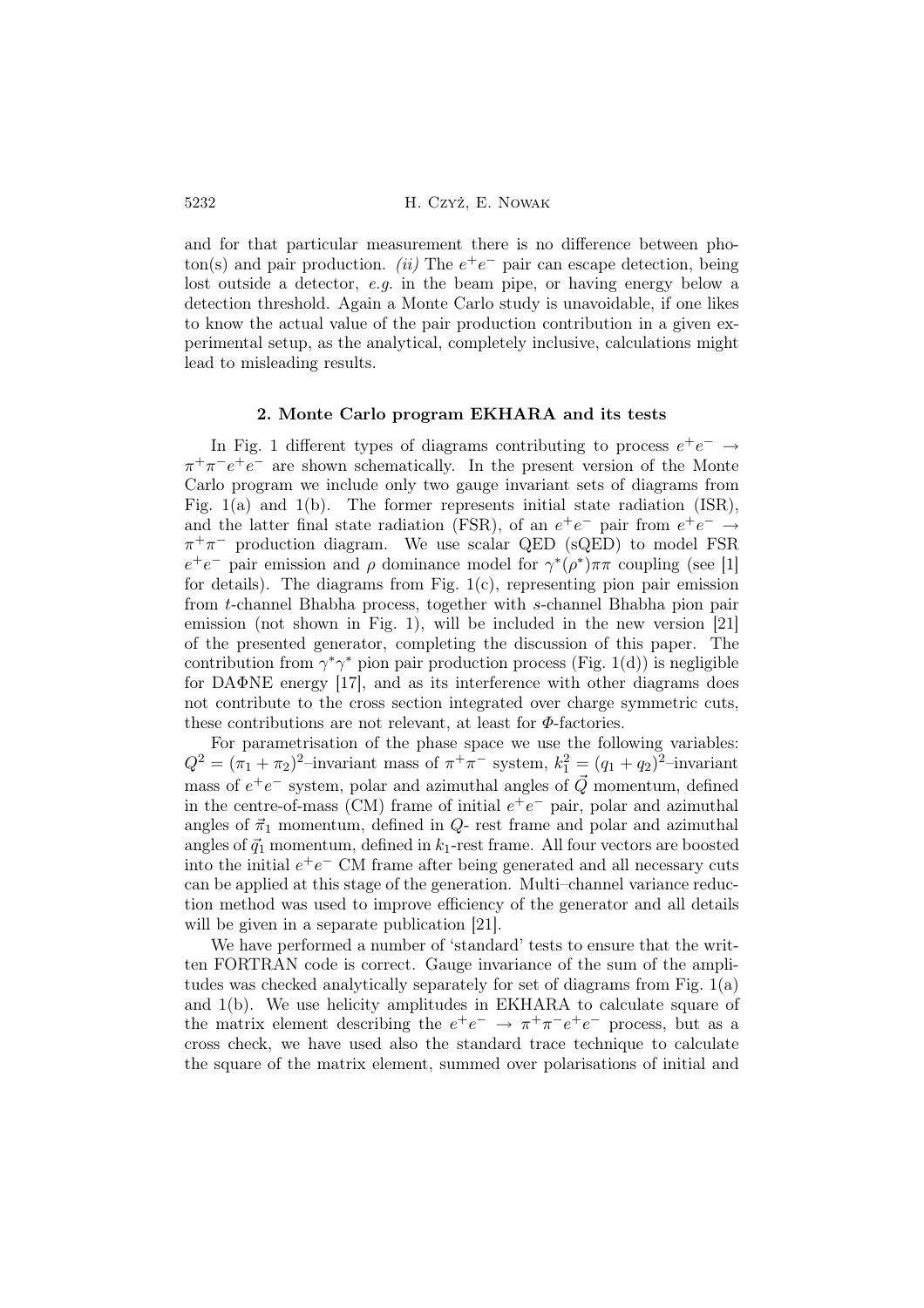

Fig. 1. Diagrams contributing to the process  $e^+(p_1)e^-(p_2) \to \pi^+(\pi_1)\pi^-(\pi_2)e^+(q_1)e^-(q_2)$ : initial state electron pair emission (a), final state electron pair emission (b), pion pair emission from t-channel Bhabha process (c) and  $\gamma^* \gamma^*$  pion pair production (d).

final leptons. Both results were compared numerically scanning the physical phase space, and the biggest relative difference between the two results found was at the level of  $10^{-9}$ . It was necessary to use quadrupole precision of the real numbers for the trace technique result, as one can observe severe cancellations between various terms. The phase space volume calculated by Monte Carlo program was cross checked with the Gauss integration and the relative difference at the level of  $10^{-5}$  was well within the errors of the MC result, which were of the same order.

Inclusive analytical formulae from [22] provide additional, nontrivial tests of the implementation of the contributions from Fig.  $1(a)$ . Formula  $(23)$ from [22] provides  $Q^2$  differential cross section (other variables are integrated over the whole allowed range) valid for large  $Q^2$ . In Fig. 2(a), we compare the values of the integrals, over 10 equally spaced intervals of  $Q^2$ , obtained by means of MC program and one-dimensional Gauss integration of the above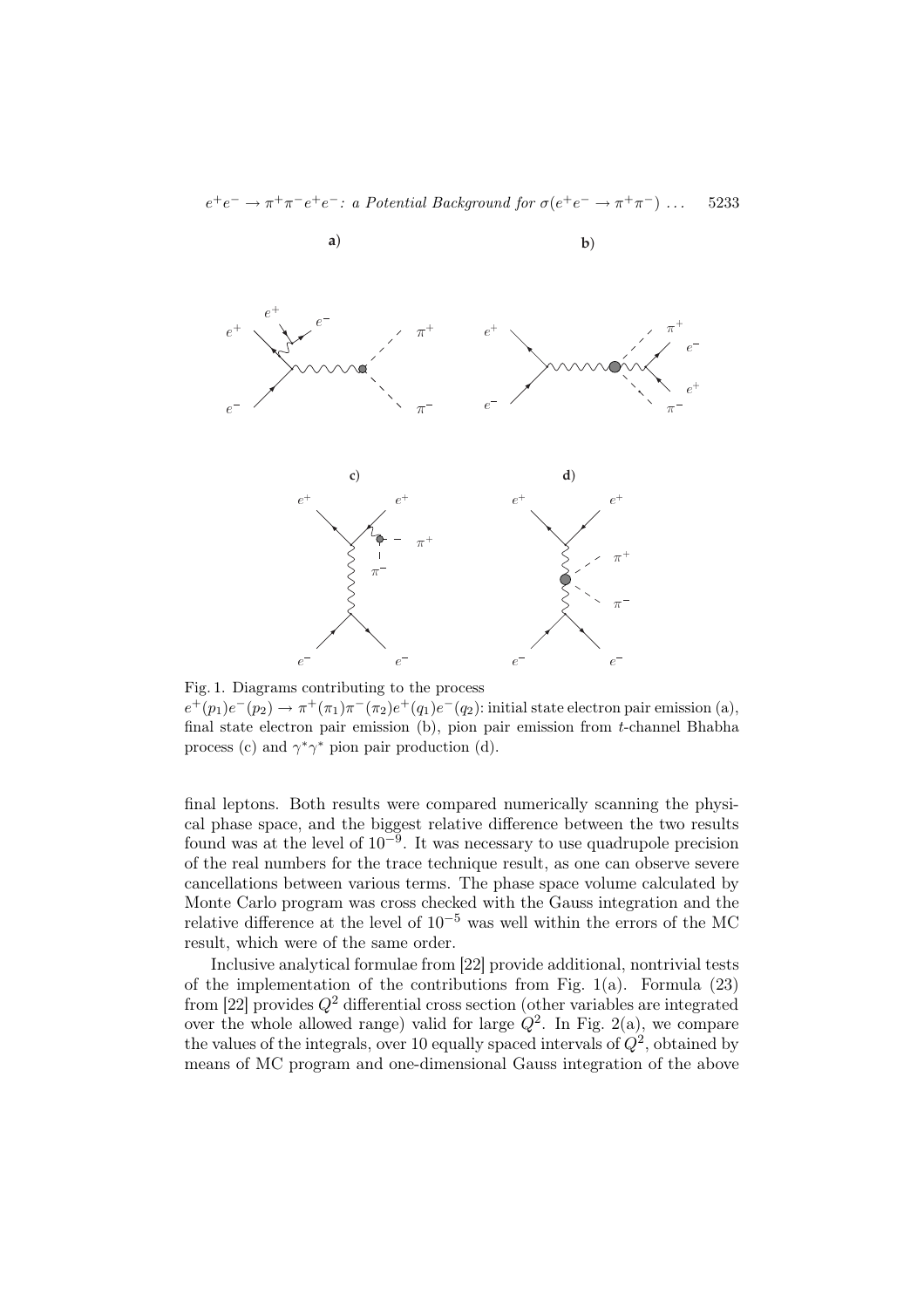mentioned analytical formula. The Gauss routine, which we use, guarantees precision of 12 significant digits. One observes a relatively good agreement for values of  $Q^2 \sim s$  and worse for  $Q^2$  nearby  $\pi^+\pi^-$  production threshold, as expected from the applicability of the analytical formula. EKHARA results agree much better (see Fig. 2(b)) with known analytically doubly differential cross section  $d\sigma/(dQ^2dk_1^2)$  [22, 23], integrated over the whole allowed range of  $k_1^2$  and 10 equally spaced intervals of  $Q^2$ . The exact analytical result was integrated numerically, using recursively one-dimensional 8-point Gauss procedure and dividing the region of integration into pieces small enough to guarantee the overall accuracy of 10 significant digits. From Fig. 2(b) it is clear that a technical precision of EKHARA of the order of 0.1% was achieved.



Fig. 2. EKHARA results compared with analytical results of [22] (see text for details). The errors come from MC integration.

#### 3. Monte Carlo data analysis

For ISR of  $e^+e^-$  pair (Fig. 1(a)), a factorisation similar to photon emission holds [22] and adding ISR pair production to ISR photon production results just in a change of the radiator function, thus radiative return method still can be used [2]. On the other hand, FSR of  $e^+e^-$  pair (Fig. 1(b)) is model dependent, the same way as it is the emission of a real photon, and the question of its relative, to ISR, contribution to the cross section is as important as for the photon emission. One can observe, that  $e^+e^-$  pair emission resembles a lot photon emission, with big contributions of FSR for inclusive configurations (Fig. 3(a)) of a  $\Phi$ -factory, which can be easily reduced, by suitable cuts, to a negligible level (Fig. 3(b)). Moreover, the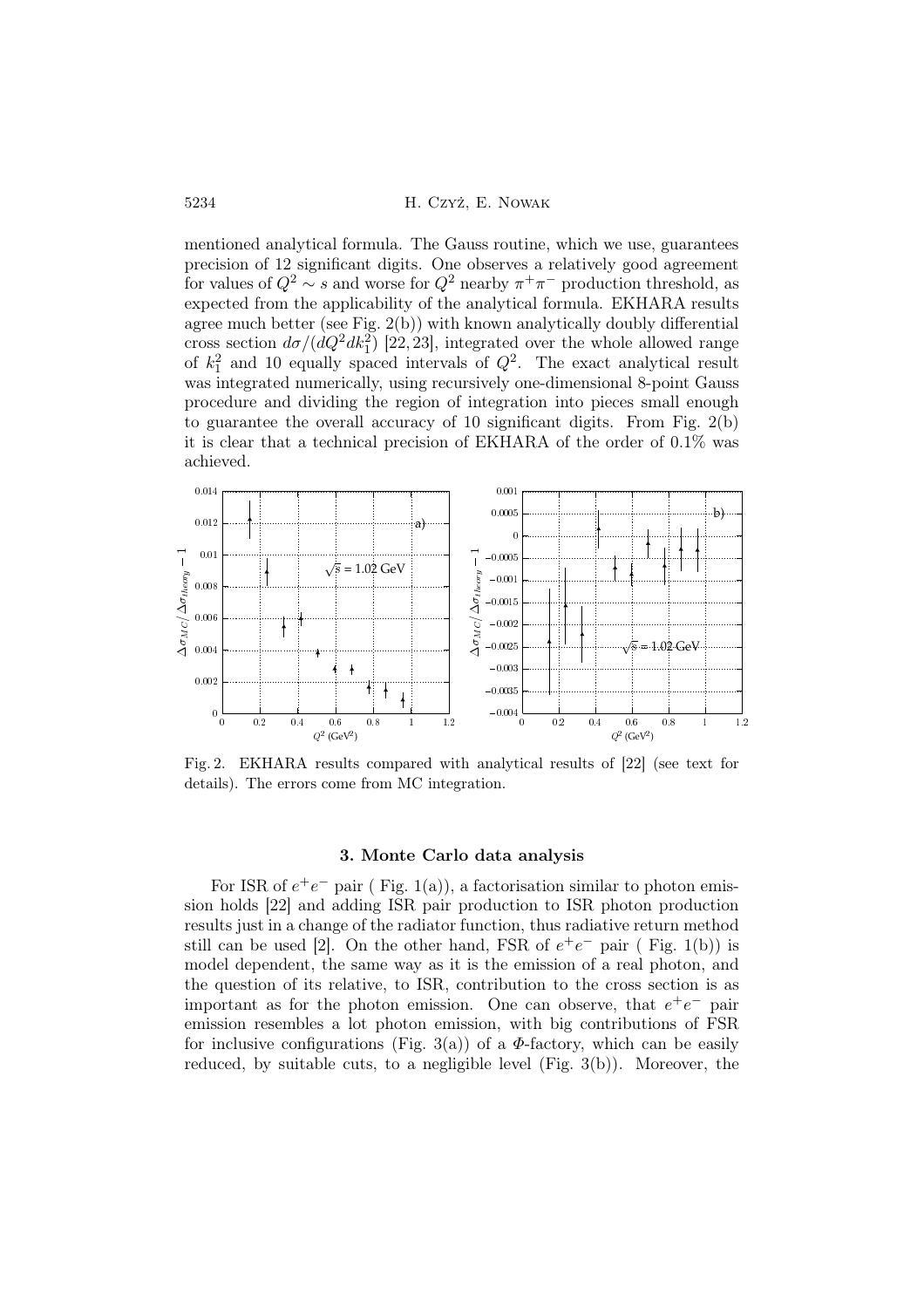$$
e^+e^- \to \pi^+\pi^-e^+e^-
$$
: a Potential Background for  $\sigma(e^+e^- \to \pi^+\pi^-)$  ... 5235

cuts which reduce photon FSR reduces as well the  $e^+e^-$  pair FSR. In addition, analogously to photon FSR,  $e^+e^-$  pair FSR is completely negligible at B-factories.



Fig. 3. Comparisons of ISR and FSR contributions to  $e^+e^- \rightarrow \pi^+\pi^-e^+e^-$  cross section at DAΦNE energy.

The most relevant information, how big is the contribution of the process  $e^+e^- \rightarrow \pi^+\pi^-e^+e^-$  in comparison to the main process used in the radiative return method, mainly  $e^+e^- \rightarrow \pi^+\pi^-$  + photon(s), is presented in Fig. 4 for DAΦNE energy, both without any cuts (Fig. 4a), and with cuts resembling KLOE event selection [16,18] (Fig. 4(b)). The results of  $e^+e^- \rightarrow \pi^+\pi^-$  + photon(s) cross section were obtained using PHOKHARA 3.0 MC generator [9] and in the following, whenever we refer to  $e^+e^- \to \pi^+\pi^-$ +photon(s) cross section we mean cross section obtained using PHOKHARA 3.0. As one can see from Fig. 4, the contribution of the  $e^+e^-$  pair production is below 0.5%, independently on the cuts. It is  $Q^2$  dependant, being big for low  $Q^2$  values. Even if it is small, this 0.5% contribution can become important, when aiming at the precision below, or of the order of 1%, for the  $e^+e^- \rightarrow \pi^+\pi^$ cross section measurement. At B-factories, the relative contribution of the pair production might be as big as  $0.9\%$  (Fig. 5(a)) and it is again  $Q^2$  and cut dependent (Fig. 5(b)).

As stated already, ISR of electron pairs can be treated in a similar way as ISR of photons resulting in the change of radiator function in the radiative return method. However, one can alternatively try to treat it as a background to the process with photon(s) emission. In this case, the most natural way of reducing that background is to veto the electron (positron) in the final state. In Fig. 6 we show an example of such a procedure performed for Φ-factory energy. We assume here that an electron or positron can be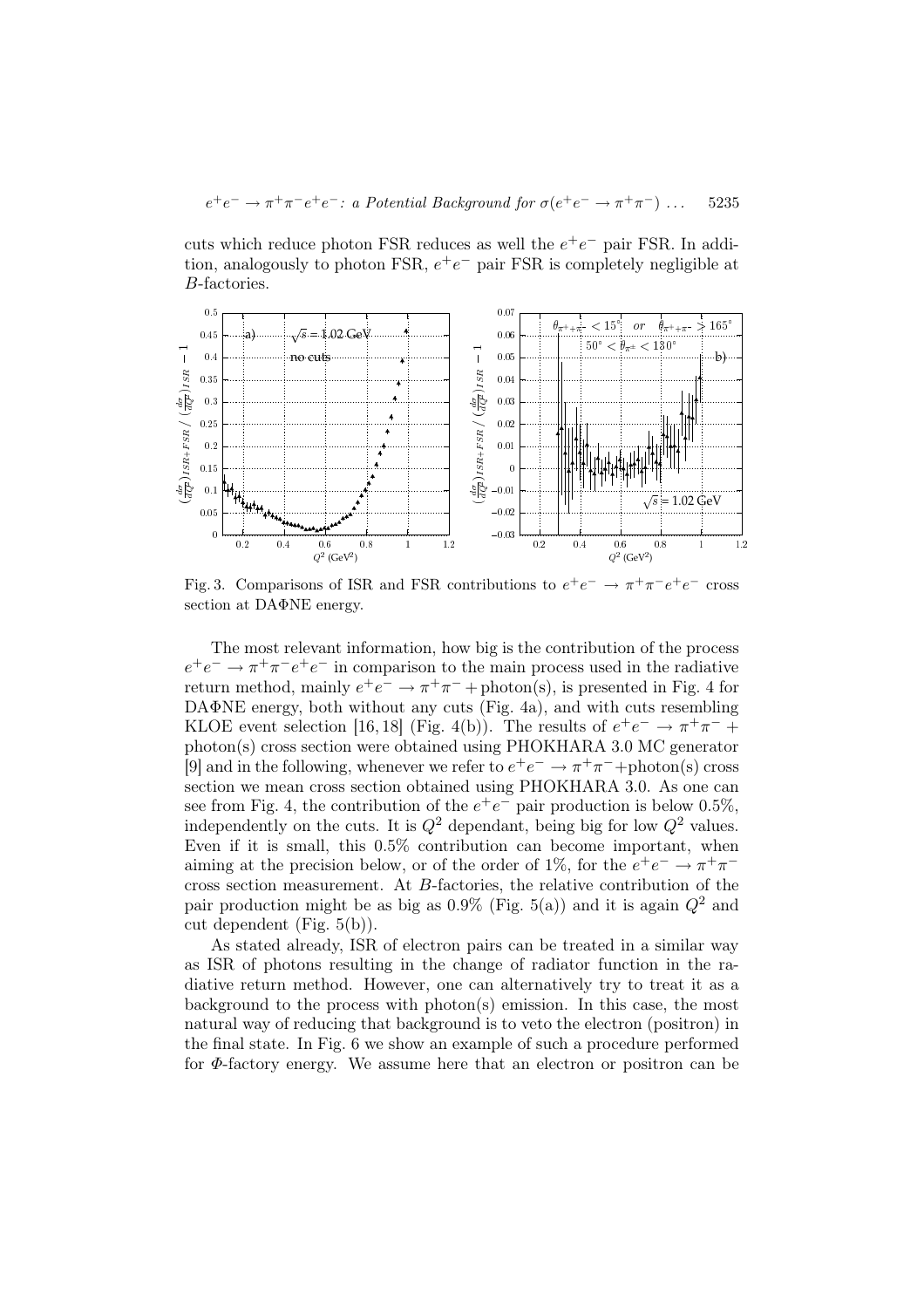

Fig. 4. Ratio of differential cross sections of the process  $e^+e^- \to \pi^+\pi^-e^+e^-$  (pair) and  $e^+e^- \to \pi^+\pi^- + \text{photon(s)}$  (ph).



Fig. 5. Ratio of differential cross sections of the process  $e^+e^- \to \pi^+\pi^-e^+e^-$  (pair) and  $e^+e^- \to \pi^+\pi^-$  + photon(s) (ph).

seen, and the event rejected, if its angle with respect to the beam axis is bigger then 20°. Fig.  $6(a)$  shows that up to 50% of the events pass the rejection procedure, when no other cuts are applied. However, in the case of KLOE event selection, which requires that the  $e^+e^-$  pair is emitted along the beam axis, one rejects only a small fraction of these events (Fig. 6(b)).

The situation is completely different at B-factories, where one can almost completely reduce the background coming from  $e^+e^-$  pairs (Fig. 7), by rejecting the events with at least one charged lepton, electron or positron, in the detector.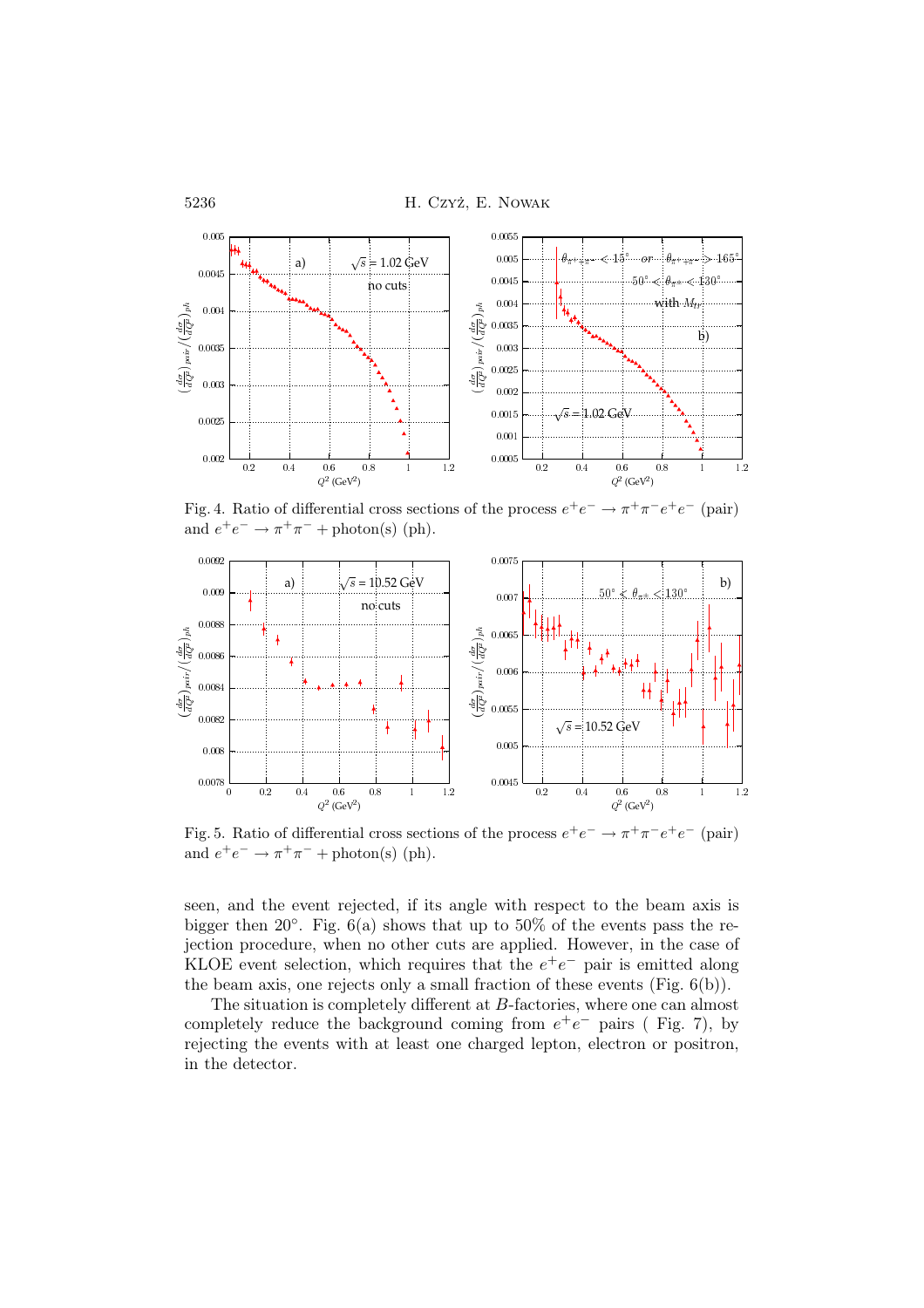

Fig. 6. Non-reducible pair production background at DAΦNE energy : (a) no cuts in  $\left(\frac{d\sigma}{dQ^2}\right)_{\text{tot}}$ ; (b) for both  $\left(\frac{d\sigma}{dQ^2}\right)_{c2}$  and  $\left(\frac{d\sigma}{dQ^2}\right)_{\text{tot}}$  the following cuts are imposed:  $50^{\circ} < \theta_{\pi^{\pm}} \ll 130^{\circ}, \ \theta_{\pi^+ + \pi^-} \ll 15^{\circ} \text{ or } \theta_{\pi^+ + \pi^-} > 165^{\circ} \text{ and } M_{\text{tr}} \text{ cut. For (a) and}$ (b) c2 denotes additional cuts:  $(\theta_{e^+}$  < 20<sup>°</sup> or  $\theta_{e^+}$  > 160<sup>°</sup>) and  $(\theta_{e^-}$  < 20<sup>°</sup> or  $\theta_{e^-} > 160^\circ$ ).



Fig. 7. Non-reducible pair production background at B-factory energy : (a) no cuts in  $\left(\frac{d\sigma}{dQ^2}\right)_{\text{tot}}$ ; (b) for both  $\left(\frac{d\sigma}{dQ^2}\right)_{c2}$  and  $\left(\frac{d\sigma}{dQ^2}\right)_{\text{tot}}$  cuts on pion angles are imposed:  $50^{\circ} < \theta_{\pi \pm} < 130^{\circ}$ . For (a) and (b) c2 denotes additional cuts:  $(\theta_{e^+} < 20^{\circ}$  or  $\theta_{e^+} > 160^{\circ}$ ) and  $(\theta_{e^-} < 20^{\circ} \text{ or } \theta_{e^-} > 160^{\circ}).$ 

## 4. Conclusions

We have constructed the Monte Carlo generator EKHARA, which simulates the reaction  $e^+e^- \to \pi^+\pi^-e^+e^-$  based on initial and final state emission of a  $e^+e^-$  pair from  $e^+e^- \rightarrow \pi^+\pi^-$  production diagram. A detailed